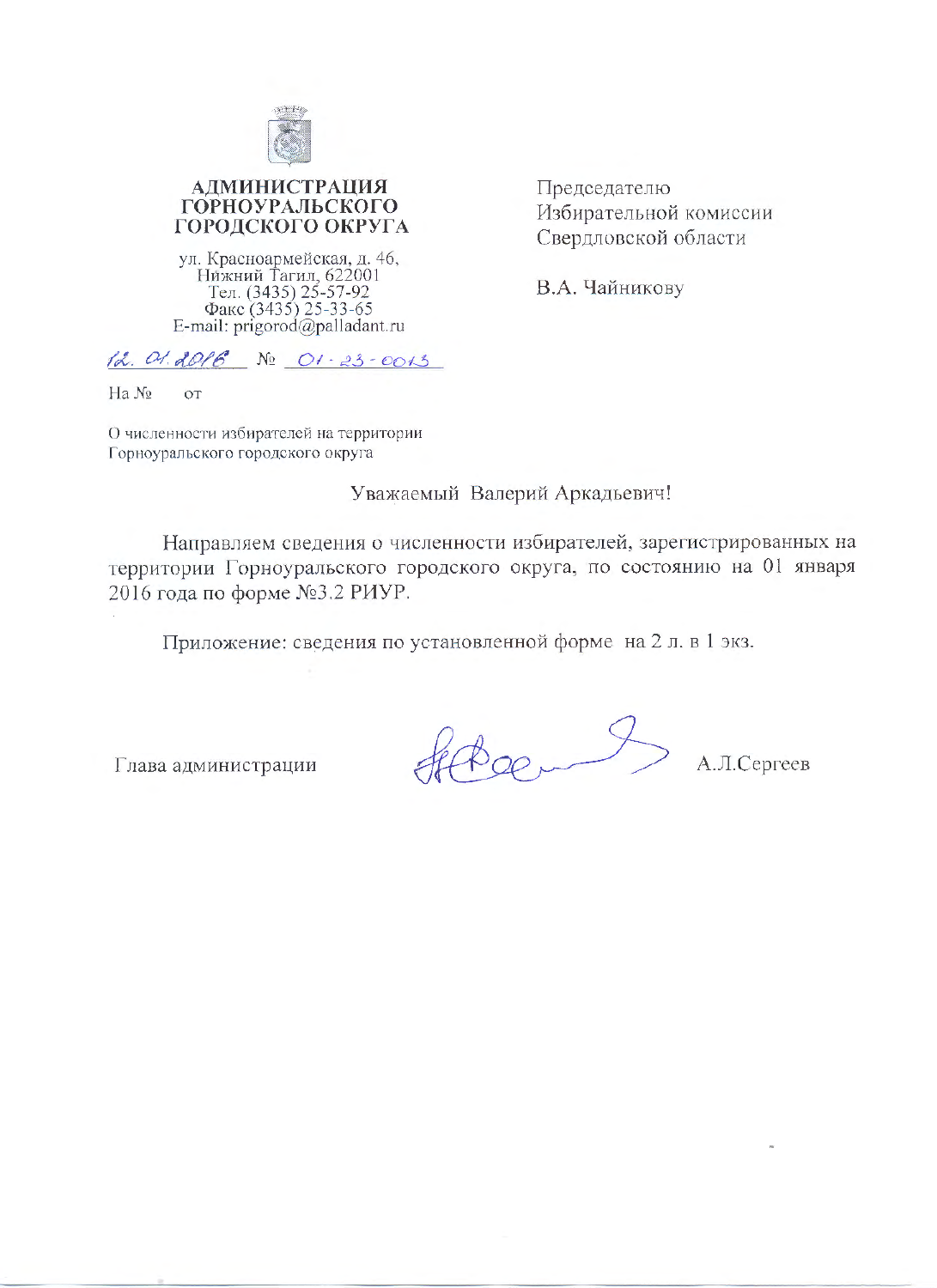#### **СВЕДЕНИЯ**

о численности избирателей, участников референдума, зарегистрированных на территории

## Горноуральского городского округа

(наименование муниципального района (городского округа, внутригородской территории города федерального значения)

## Свердловская область

(наименование субъекта Российской Федерации)

по состоянию на

(дата)

01/01/2016

Число избирателей, участников референдума: 27546 в том числе:

| N <sub>2</sub><br>$\Pi/\Pi$ | Наименование населенного пункта   | Число избирателей |
|-----------------------------|-----------------------------------|-------------------|
| 1                           | $\overline{2}$                    | 3                 |
| I                           | Анатольская деревня               | 22                |
| 2                           | Анатольская поселок               | 115               |
| 3                           | Балакино село                     | 218               |
| 4                           | Башкарка село                     | 435               |
| 5                           | Беляковка деревня                 | 257               |
| 6                           | Большие Галашки село              | 11                |
| 7                           | Братчиково поселок                | 40                |
| 8                           | Бродово село                      | 449               |
| 9                           | Бызово село                       | 275               |
| 10                          | Верхняя Алабашка деревня          | $\overline{0}$    |
| 11                          | Вилюй поселок                     | 99                |
| 12                          | Висим поселок                     | 1042              |
| 13                          | Горноуральский рабочий<br>поселок | 3060              |
| 14                          | Дальний поселок                   | 69                |
| 15                          | Дрягуново село                    | 25                |
| 16                          | Дубасова деревня                  | 5                 |
| 17                          | Зональный поселок                 | 377               |
| 18                          | Зырянка деревня                   | 9                 |
| 19                          | Кайгородское село                 | 352               |
| 20                          | Кондрашина деревня                | 11                |
| 21                          | Корнилова деревня                 | 58                |
| 22                          | Краснополье село                  | 313               |
| 23                          | Лая поселок                       | 164               |
| 24                          | Лая село                          | 1632              |
| 25                          | Леневка поселок                   | 237               |
| 26                          | Луговая деревня                   | 98                |
| 27                          | Малая Лая село                    | 297               |